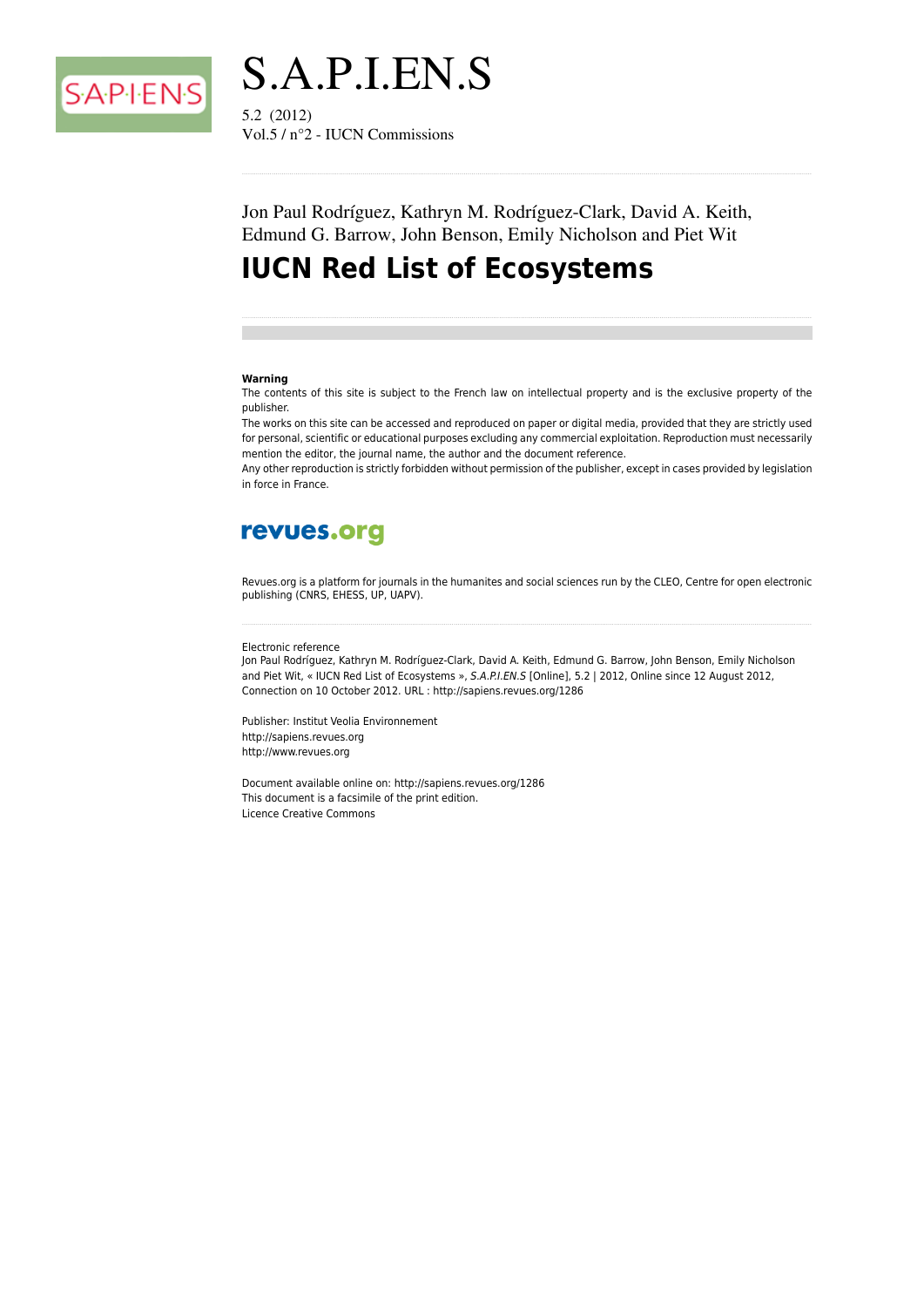Veolia Environnement



## **Surveys**

# IUCN Red List of Ecosystems

Jon Paul Rodríguez<sup>1,2,3,4</sup>, Kathryn M. Rodríguez-Clark<sup>1</sup>, David A. Keith<sup>5,6</sup>, Edmund G. Barrow<sup>7</sup>, John Benson<sup>8</sup>, Emily Nicholson<sup>9</sup>, Piet Wit<sup>3</sup>

- 1. Centro de Ecología, Instituto Venezolano de Investigaciones Científicas, Apdo. 20632, Caracas 1020-A, Venezuela
- 2. Provita, Apdo. 47552, Caracas 1041-A, Venezuela
- 3. IUCN Commission on Ecosystem Management, 28 rue Mauverney, CH-1196 Gland, Switzerland
- 4. IUCN Species Survival Commission, 28 rue Mauverney, CH-1196 Gland, Switzerland
- 5. Australian Wetlands and Rivers Centre, University of New South Wales, Sydney NSW 2052, Australia
- 6. NSW Office of Environment & Heritage, PO Box 1967, Hurstville NSW 2220, Australia
- 7. IUCN Ecosystem Management Programme, 28 rue Mauverney, CH-1196 Gland, Switzerland
- 8. Royal Botanic Gardens Trust, Mrs Macquaries Road, Sydney 2000, Australia
- 9. ARC Centre of Excellence for Environmental Decisions, School of Botany, University of Melbourne, Victoria 3010, Australia

Correspondence to: jonpaul.rodriguez@gmail.com

*Abstract* d<br>
1, y<br>
n<br>
1<br>
ic<br>
d<br>
m<br>
m *We begin by briefly examining the achievements of the IUCN Red List of Threatened Species, and offering it as the model and motivator for the creation of the IUCN Red List of Ecosystems (RLE). The history of the RLE concept within IUCN is briefly summarized, from the first attempt to formally establish an RLE in 1996 to the present. Major activities since 2008, when the World Conservation Congress initiated a "consultation process for the development, implementation and monitoring of a global standard for the assessment of ecosystem status, applicable at local, regional and global levels," have included: development of a research agenda for strengthening the scientific foundations of the RLE, publication of preliminary categories and criteria for examination by the scientific and conservation community, dissemination of the effort widely by presenting it at workshops and conferences around the world, and encouraging tests of the system for a diversity of ecosystem types and in a variety of institutional settings. Between 2009 and 2012, the Red List of Ecosystems Thematic Group of the IUCN Commission on Ecosystem Management organized 18 workshops and delivered 17 conferences in 20 countries on 5 continents, directly reaching hundreds of participants. Our vision for the future includes the integration of the RLE to the other three key IUCN knowledge products (IUCN Red List of Threatened Species, World Database on Protected Areas and Key Biodiversity Areas), in an on-line, user-driven, freely-accessible information management system for performing biodiversity assessments. In addition we wish to pilot the integration of the RLE into land/water use planning and macro-economic planning. Fundamental challenges for the future include: substantial expansion in existing institutional and technical capacity (especially in biodiversity-rich countries in the developing world), progressive assessment of the status of all terrestrial, freshwater, marine and subterranean ecosystems, and development of a map of the ecosystems of the world. Our ultimate goal is that national, regional and global RLEs are used to inform conservation and land/water use decision-making by all sectors of society.* 

Keywords: ecosystem collapse, ecosystem degradation, ecosystem threat status, endangered ecosystems, IUCN categories and criteria, IUCN Red List, land/water use and conservation, risk assessment, threatened ecosystems.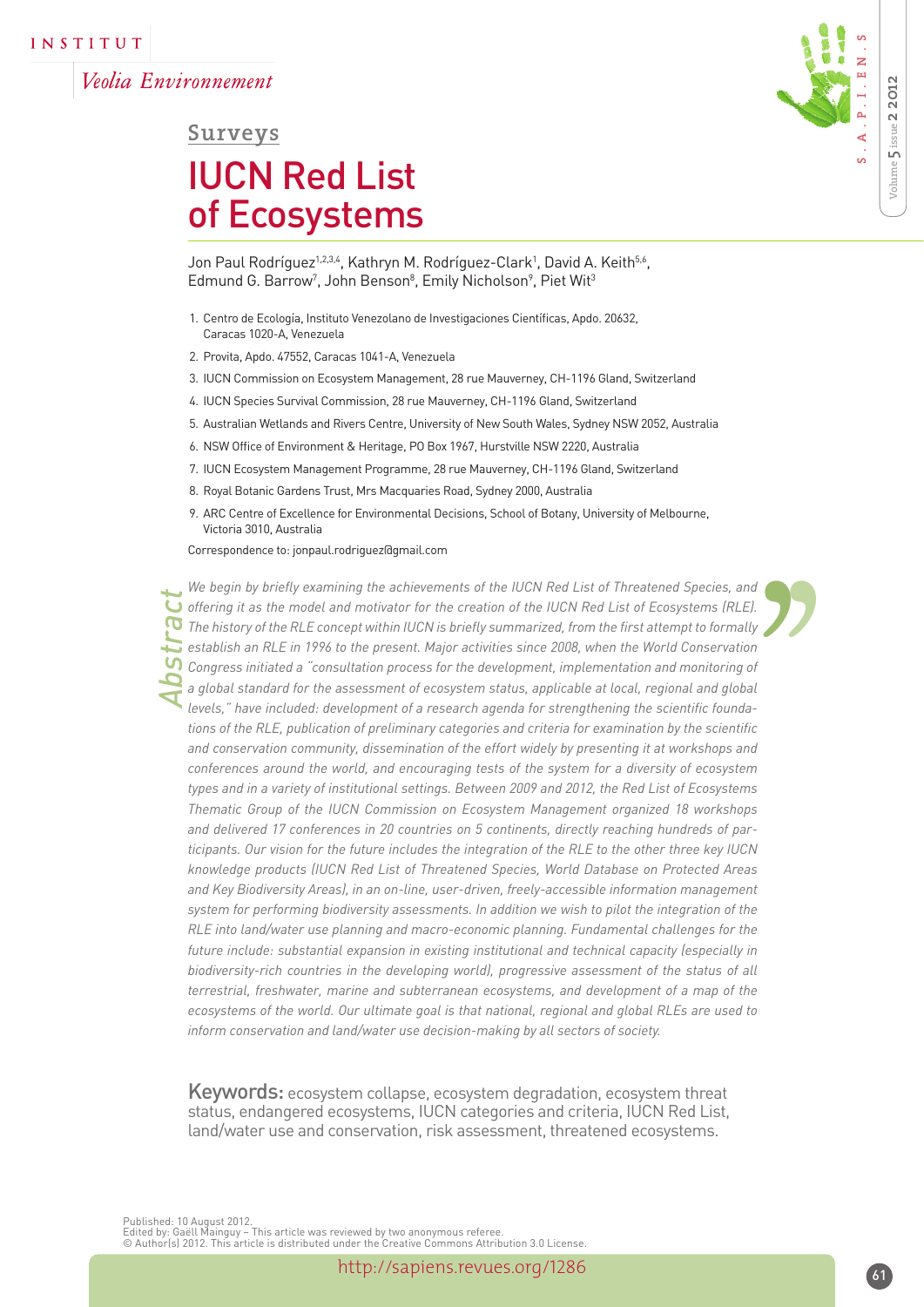#### Table of Contents

- 1 Background to the IUCN Red List concept
- 2 From species to ecosystems
- 3 First steps: establishing categories and criteria for an IUCN Red List of Ecosystems
- 4 Recent activities: global dissemination, testing and feedback
- 5 The route forward
	- 5.1 Strengthening technical and scientific capacity
	- 5.2 Achieving global coverage of assessments
	- 5.3 Mapping the ecosystems of the world
- 6 Conclusion

#### 1. Background to the IUCN Red List concept

For decades, the International Union for Conservation of Nature (IUCN) has led the creation of red lists of threatened species. The first Red Data Books for birds and mammals were published in 1966 (Scott *et al*., 1987), gradually expanding both taxonomically and geographically (Rodríguez, 2008; Vié *et al*., 2009). Three fundamental milestones were reached during the last four decades: 1) the development of quantitative criteria for transparent, repeatable and objective risk assessment; 2) the extension of the species Red List from including only threatened species to an ever-expanding database on species from all taxonomic groups, both threatened and non-threatened; and 3) the extensiveness of application of the Red List concept across countries, regions and taxonomic groups.

First, in the early 1990s, IUCN transformed the process for listing threatened species (Mace & Lande, 1991; IUCN, 2001), by adopting quantitative criteria that separated the assessment of extinction risk (a fundamentally scientific process) from the definition of conservation priorities, which should also take into account additional factors, such as ecological distinctiveness, costs, logistics, likelihood of success, and societal preference (Fig. 1). This allowed for risk assessments that were transparent, objective and repeatable, recognizing that scientists and society must go hand in hand in the definition of conservation priorities for threatened species (Miller *et al*., 2007). More than a decade passed between the call for transforming the IUCN Red List categories and criteria (Fitter & Fitter, 1987), and the adoption of a global standard (IUCN, 2001). During that time, several drafts were widely circulated and updated, the criteria were tested, and the involvement of anyone interested was encouraged (Mace *et al*., 2008). A key characteristic of this "red list process" was the wide participation of the IUCN membership, including governments and governmental agencies, national and international non-governmental organizations, academics and the private sector.

Extinction theory, species' life histories and the nature of threatening processes, provided the conceptual framework for justification of the quantitative thresholds associated to each criterion and category (Mace *et al*., 2008). Proxies of extinction risk were developed by focusing on variables that reflected the symptoms of a declining species: population size, population structure, size of the geographical distribution, and their changes over time. Guidelines were developed (and are revised periodically) to assist assessors in the interpretation of the criteria at various geographical scales (i.e. national, regional, global), within contrasting biological realms (i.e. terrestrial, freshwater, marine), and for different taxonomic groups (IUCN, 2003; Miller *et al*., 2007; IUCN Standards and Petitions Subcommittee, 2010).

Second, the IUCN Red List of Threatened Species is no longer a repository of information on threatened species only, but a data base on the status of biodiversity as a whole (Vié *et al*., 2009). Species under any level of threat may be as-



Figure 1. Extinction risk is one of many factors to be considered when establishing conservation priorities. The variables considered will depend on the purpose of the priority-setting exercise and the conditions within the region. Different factors may be summed, multiplied, or otherwise weighted to achieve an ultimate ranking of conservation priorities (from Miller *et al*., 2007).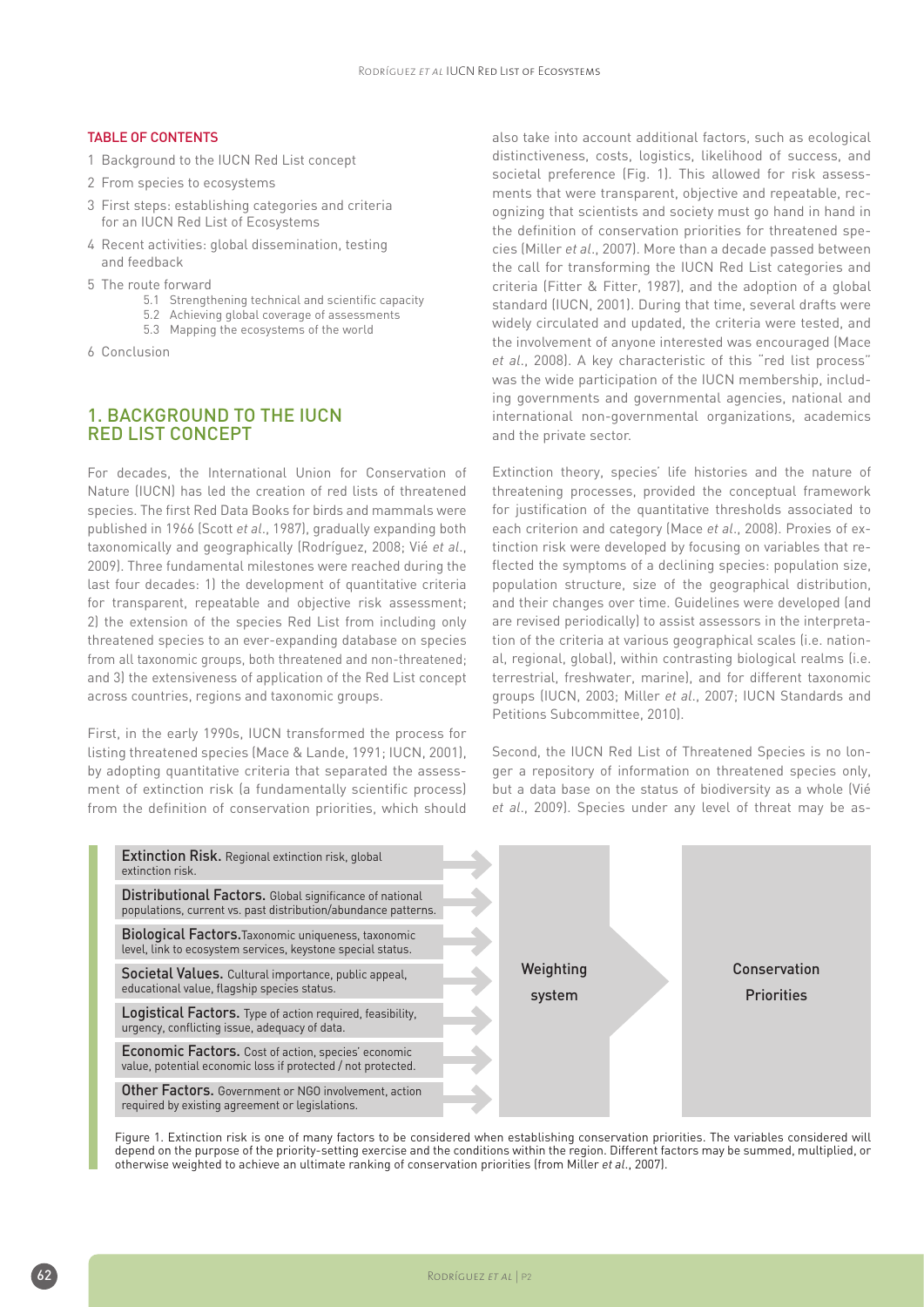

signed a category, including those that have not yet been assessed (IUCN, 2001). Although current assessments are biased towards higher vertebrates, calls have been made to significantly expand the taxonomic base of the IUCN Red List (Stuart *et al*., 2010). By the time of writing this article, 61,914 of the 1,728,408 known species vertebrates, invertebrates, plants, fungi and protists had been assessed, about 4% of all described species. Of these 61,914 species, 19,570 (32%) were considered threatened, but the IUCN Red Lists provides information on all of them (IUCN, 2011). As assessments continue to accumulate, data on a growing proportion of all species would be available for consultation at the IUCN Red List website<sup>1</sup>.

Third, interest in the application of IUCN Red List at the national level has significantly grown. In Europe alone, over 3,500 current and historical red lists are known (Köppel *et al*., 2003), while more than 250 national red lists for various taxonomic groups have been developed in more than 100 countries (Zamin *et al*., 2010). Their impact on international conservation policy has been highlighted by the adoption of the Red List Index (Butchart *et al*., 2007) as one of the indicators to measure progress towards achieving the targets set forth by the Convention on Biological Diversity (2010) and the Millennium Development Goals (2009).

In contrast, until very recently no equivalent global standard existed for ecosystems. Several protocols have been developed, but they differ in how they define ecosystems and their extinction, the quantitative criteria they use in the assessments, how they take into account loss of ecological function, the scale at which they are applied, and how they consider uncertainty in the data (Nicholson *et al*., 2009). In recognition of this gap, at the IV World Conservation Congress (2008), IUCN launched a "consultation process for the development, implementation and monitoring of a global standard for the assessment of ecosystem status, applicable at local, regional and global levels." Building on the experience of the Species Survival Commission (SSC) and the Global Species Programme (GSP), the Red List of Ecosystems (RLE) is now one of the central themes of the Commission on Ecosystem Management (CEM) and the Ecosystem Management Programme (EMP)<sup>2</sup>.

The idea of creating a global standard for assessing the status of ecosystems is not new within IUCN: formally or informally, it has been considered by someone at all World Conservation Congresses to date. At the time of establishment of CEM, during the first World Conservation Congress in Montréal in 1996, the first Chair of the Commission, Edward Maltby, launched a proposal for creating a red list of ecosystems and a concept and rationale set out in an unpublished document circulated to potential funders. Initial attempts to secure support for this initiative were not fruitful, and it took another decade for the subject to gain strength again from within the CEM membership and the IUCN secretariat.

#### 2. From species to ecosystems

During the second World Conservation Congress, held in Amman in 2000, Armando Hernández, then Director of Environmental Issues of Fundación Polar, asked a simple question. Fundación Polar was the primary sponsor of the red books of Venezuelan fauna and flora (Rodríguez & Rojas-Suárez, 1995; Llamozas *et al.*, 2003), participating not only as a donor, but also actively engaged in the research, design and publishing of the books. By that time, the fauna red book was in its second edition and the flora red book was in the final stages of research. So, Armando asked: "We now have the red books of Venezuelan animals and plants – when are we going to start working on the red book of ecosystems?" Those present at this conversation, whose experience was on the assessment of extinction risk of species, responded that a red book of ecosystem was not possible, as there were no standard, widely accepted categories and criteria available to underlie the assessment. Armando's response was simple and unequivocal: "Invent them."

Ecosystem red lists have the potential to complement the policy successes of species red lists in several ways. Ecosystems may more effectively represent biological diversity as a whole than do individual species (Cowling *et al.*, 2004; Noss, 1996), especially given the taxonomic bias of the current IUCN Red List (Vié *et al.*, 2009; Stuart *et al.*, 2010). Moreover, they include fundamental abiotic components that are only indirectly included in species assessments (*e.g.* riverine ecosystems; Beechie *et al.*, 2010). Declines in ecosystem status may also be more apparent than extirpations or extinctions of individual species; society often perceives loss of biological diversity in terms of loss of benefits such as clean water, food, timber, and fuel (Millennium Ecosystem Assessment, 2005). Ecosystem-level assessments may also be less time consuming than species-by-species assessments. Despite concerted efforts, by 2011 the status of only 4% of the world's known species had been evaluated for potential inclusion on the IUCN Red List of Threatened Species (IUCN, 2011). Furthermore, red lists of ecosystems may suggest areas in which extirpations are likely to result from extinction debt in response to loss and fragmentation of species' habitats (Terborgh, 1974; Terborgh *et al.*, 1997; Tilman *et al.*, 1994) because decline in the extent and status of an ecosystem may precede the loss of its species. When used in tandem with species red lists, ecosystem red lists could provide the most informative indicator to date of the status of other elements of biological and abiotic diversity. With ecosystems being spatial, this provides a firm linkage and need to engage with land/water use in terms of conservation and land use action.

Building on the IUCN Red List Categories and Criteria (IUCN, 2001), a process for adapting them to ecosystems began. It was obvious that there would be major conceptual challenges ahead, such as the delimitation of ecosystems and of the unit of assessment, the definition of ecosystem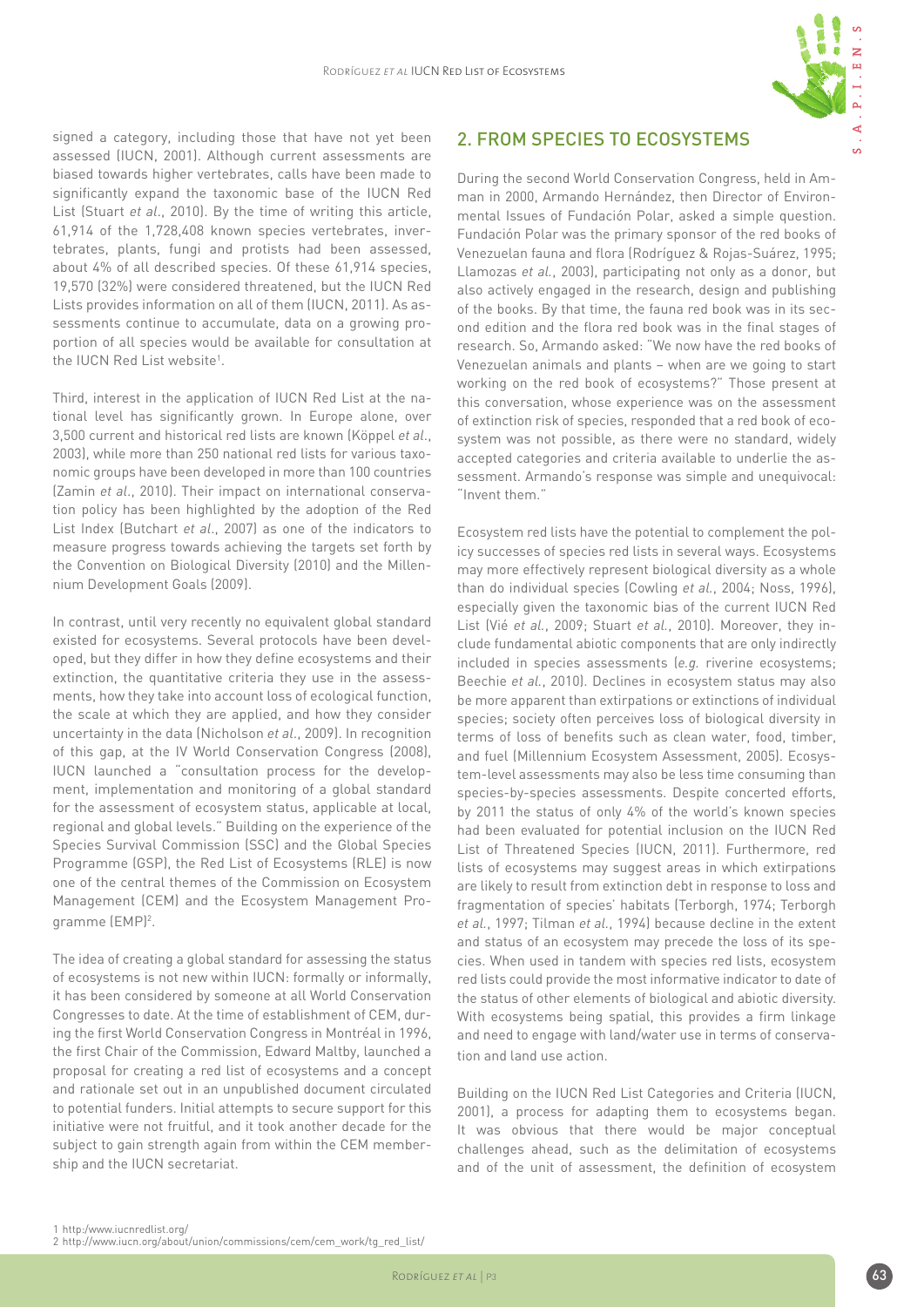

Figure 2. The process of ecosystem risk assessment. Ecosystem data on one or more quantitative proxy risk indicators (criteria) are evaluated against thresholds to assign a threatened ecosystem category (CR, critically endangered, EN, endangered, or VU, vulnerable) (from Rodríguez *et al*., 2011).

"extinction," and the justification of thresholds for the categories and criteria. An initial proposal was presented at a workshop during the third World Conservation Congress, held in Bangkok in 2004 (Rodríguez, 2004), leading to the development and testing of a system for assessing the risk of ecosystems on the basis of four criteria: reduction of land cover and continuing threat, rapid rate of land cover change, increased fragmentation, and highly restricted geographical distribution (Rodríguez *et al.*, 2007).

During the 1990s and 2000s, several other protocols were proposed with quantitative criteria (12 reviewed in Nicholson *et al* 2009), notably many developed and applied by government agencies in Australia, Europe and South Africa at state and national levels (*e.g.* Blab *et al.*, 1995; Council of the European Communities, 1992; DEAT, 2004; EPBC Act, 1999; EPBC Reg., 2000; Kontula & Raunio, 2009; New South Wales Government, 2002; New South Wales Government, 2009; SANBI & DEAT, 2009). There were three major similarities between most of the protocols (Nicholson *et al.*, 2009): 1) they were heavily influenced by the IUCN Red List Categories and Criteria (IUCN, 2001), converging on the variables measured for the different criteria and in many of the actual thresholds that defined the categories; 2) they incorporated various measures of ecosystem degradation and functional decline, as a way to complement the reduction in size of an ecosystem as measures of risk; 3) they used vegetation types as proxies for ecosystems, anticipating that assessors would probably turn to published vegetation maps and remotely sensed data for the development of ecosystem red lists.

On 27-28 March 2008, an ad hoc Working Group for the Development of Red List Categories and Criteria for Ecosystems<sup>3</sup> met in London, under the auspices of the Zoological Society of London. The purpose of this group was to further examine proposed protocols, including Benson (2006), Burgess *et al*. (2006), Reyers *et al*. (2007) and Rodríguez *et al*. (2007), in order to initiate the development of a universally-accepted and globally-applicable system for quantifying the level of threat of ecosystems, and develop a work plan to see it through. It was agreed that such a system should be: 1) easily understood by policy-makers and the public, 2) logically consistent with the species-based approach, 3) transparent, objective, and based on sound science, 4) applicable to terrestrial, marine, and freshwater systems, 5) applicable at multiple spatial scales (local to global) and resolutions (coarse to fine), 6) able to use historic and current data, 7) explicit about how risk assessments can inform conservation priorities, and 8) criteria with thresholds that reflect varying levels of risk.

One of the outcomes of this workshop was the drafting of a motion to be submitted to the fourth World Conservation Congress, to be held in Barcelona in October of the same year. After its adoption by the congress it became resolution 4.020, launching an official consultation process within IUCN "for the development, implementation and monitoring of a global standard for the assessment of ecosystem status, applicable at local, regional and global levels, with a view to submitting it to a future Session of the World Conservation Congress for adoption."

#### 3. First steps: establishing categories and criteria for an IUCN Red List of Ecosystems

Building on the momentum generated by the Barcelona World Conservation Congress, in early 2009 CEM created the Ecosystem Red List Thematic Group, thus providing a home for the *ad hoc* working group established the year before, and opening the participation to the broader community of the CEM members' network. Two primary goals were identified for the thematic group for 2009-2012: 1) develop a research agenda and publish it along preliminary categories and criteria for examination by the scientific and conservation community, 2) disseminate this draft widely by presenting it at workshops around the world and encouraging tests of the system for a diversity of ecosystem types and institutional settings.

The first goal was achieved with the publication of the essay *Establishing IUCN Red List Criteria for Threatened Ecosystems* (Rodríguez *et al.*, 2011), freely-available on-line, and published in English, Spanish and French, with summaries in Chinese, Danish and Bahasa Indonesian. On the basis of the requirements outlined in the previous section and the hypothesis that ecosystem risk is a function of the risk of its component species, their interactions, and the ecological processes they depend on, a set of four criteria were proposed (Fig. 2): recent declines in distribution or ecological function, historical total loss in distribution or ecological function, small distribution combined with decline, or very small distribution.

<sup>3</sup> Jonathan Baillie (Zoological Society of London), John Benson (Royal Botanic Gardens and Domain Trust), Tim Boucher (The Nature Conservancy), Claire Brown (UNEP World Conservation Monitoring Centre), Neil Burgess (World Wildlife Fund US), Ben Collen (Zoological Society of London), David Keith (New South Wales Parks and Wildlife Service), Emily Nicholson (Imperial College London), Mark Spalding (The Nature Conservancy), Belinda Reyers (Council for Scientific and Industrial Research), Jon Paul Rodríguez (Instituto Venezolano de Investigaciones Científicas and Provita), Andrew Taber (The Wildlife Trust), Irene Zager (Provita), and Tara Zamin (Zoological Society of London).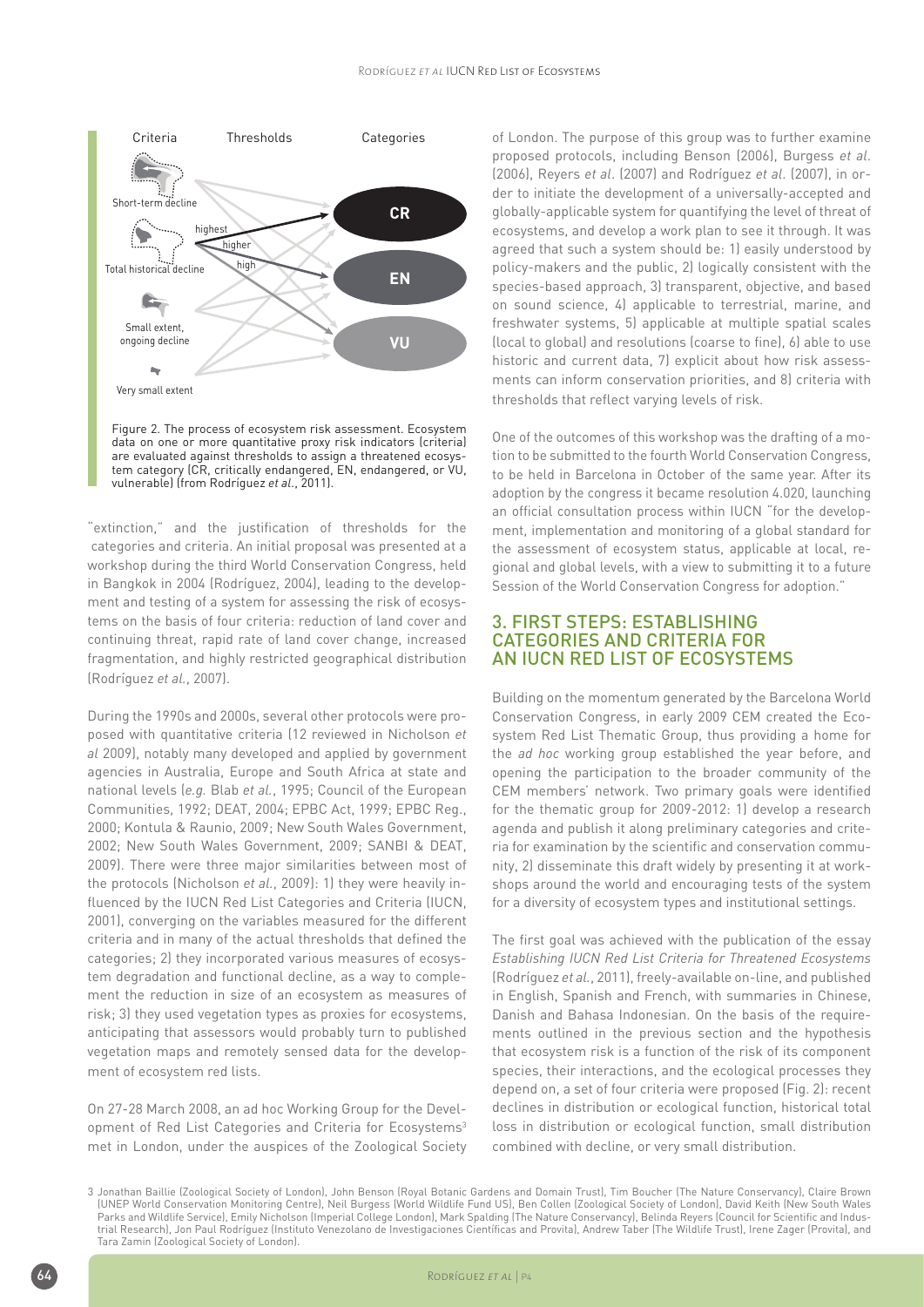

 $\mathbf{v}$ 



Figure 3. Different combinations of severity and scope lead to different assessments of risk. An ecosystem can only be listed as Critically Endangered if severity and scope are at their higher levels, while it can be Vulnerable with different combinations of severity and scope. These three categories, Critically Endangered, Endangered and Vulnerable are jointly referred to by IUCN as threatened ecosystem categories, and are assigned on the basis of quantitative criteria such as those illustrated in this figure. In this example, immediacy is constrained to a ±50 year time window (Rodríguez *et al*., 2011).

The first two criteria, which permit listing according to measures of either *loss of area* or *degradation of ecological properties*, included a key innovation adapted from the methods used by NatureServe in conservation status assessments (Master *et al.*, 2009): a quantitative framework for combining the immediacy, scope and severity of threats with respect to their relative impact on ecosystem functioning. Although this introduced other challenges, such as the delimitation of the relative levels of severity, it provided a systematic approach for examining threats whose impact was more subtle than the complete removal of the vegetation or the physical substrate at a site, through, for example, deforestation and mining, respectively (Fig. 3).

In parallel to the development of the preliminary categories and criteria, began the development of a portfolio of case studies to illustrate their implementation. The first major effort using the newly-developed criteria, was the *Red Book of Terrestial Eosystems of Venezuela*, which assessed the status of 18 vegetation types at the national and state level, and examined 10 case studies more closely by analyzing time series of satellite images (Rodríguez *et al.*, 2010). Declines in extent >90% were predicted nationally for deciduous forests and ~70% for open savannas, leading to their classification as Critically Endangered and Endangered, respectively, but when the degree of perturbation was also considered (as in Fig. 3), all other major forest and savanna types were threatened as well. This suggested that focusing on changes in extent alone will tend to underestimate the true level of risk faced by ecosystems when degradation and loss of function are also taking place. Building a robust set of proxies for adequately expressing the relationship between risk and loss of ecological function remains one of the fundamental challenges ahead (Rodríguez *et al.*, 2011).

In the first test of the preliminary categories and criteria by someone that was no part of the group that developed them, Holdaway *et al.* (2012), applied them to New Zealand's naturally uncommon ecosystems. They found a larger density of threatened plant species (number per unit area) in Critically Endangered ecosystems than in those classified as non-threatened. The generality of this result in other regions and ecosystem types will surely be the object of future research, seeking a better understanding of the relationship between patterns in the distribution of threatened species and ecosystems.

Further research and testing to the additional development and refinement of the criteria (known as Version 2), and justification of the science that underpins them; these together are described in a manuscript that was under review at the time of publication of this article in mid 2012, along with a series of case studies to illustrate and test the criteria. The testing and further development of the criteria highlighted several challenges for both the scientific theory behind the RLE and for the implementation of the criteria. These include the definition of ecosystems, their salient processes that define them and differentiate them from other ecosystems, defining when an ecosystem has been lost or has collapsed (analogous to the extinction of a species), and how spatial and temporal scales affect ecosystem threat assessment. These are ongoing areas of research for the scientists involved in developing and testing the criteria, and also key areas for interaction and feedback between researchers, policy-makers and those implementing the criteria. Despite challenges, which are common to all attempts to assess ecosystem threat status, in countries where similar protocols have been implemented, managers have been able to overcome them pragmatically and develop working definitions of ecosystems and their collapse to successfully implement assessment protocols (please see references in Keith, 2009 and Nicholson *et al.*, 2009).

#### 4. Recent activities: global dissemination, testing and feedback

With preliminary IUCN Red List of Ecosystem categories and criteria in hand, efforts shifted towards achieving the second goal of the Ecosystem Red List Thematic Group for 2009-2012: dissemination and testing, such that potential users from around the world could apply the criteria to a diversity of ecosystem types and in a variety of institutional settings. The ultimate purpose of this stage was to receive feedback for an updated version of the categories and criteria, to be 1) submitted for publication in a scientific journal prior to the 2012 World Conservation Congress, 2) discussed with the IUCN membership at a CEM-sponsored workshop during the Congress, and 3) proposed later to Council for adoption as the new official standard of the Union for assessing ecosystem risk at global, regional and national level.

Major support from the MAVA Foundation, and co-sponsorship of the Smithsonian Institution, the EcoHealth Alliance, Provita and the Fulbright Program, provided a boost to the consultation process by sponsoring a series of conceptual and practitioners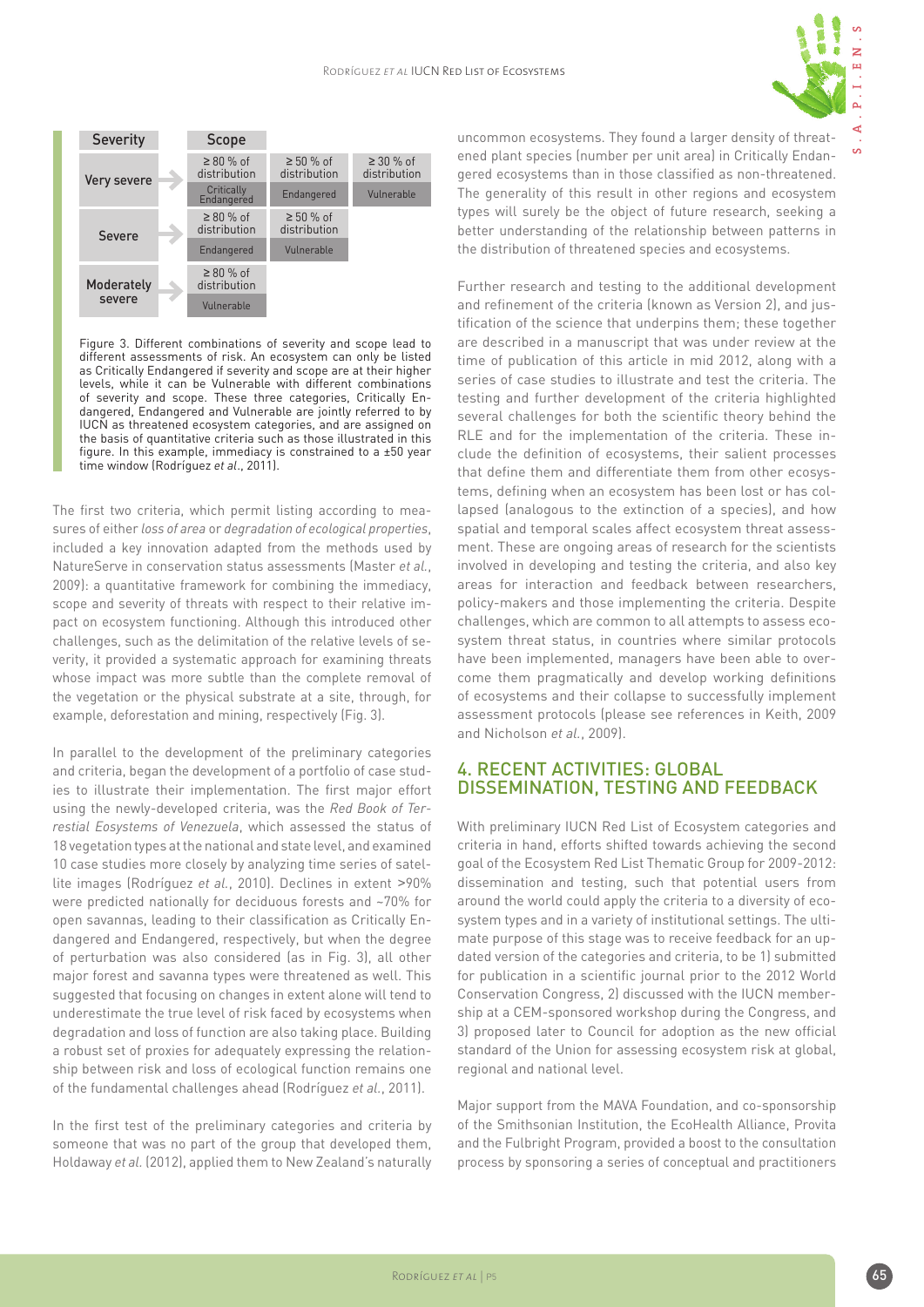

Ecosystems. Though it will be led by IUCN's Ecosystem Management Programme (EMP) and Commission on Ecosystem Management (EMC), active participation of experts from other sectors of IUCN will be sought, especially from the Global Species Programme (GSP) and the Species Survival Commission (SSC), as well as academics and IUCN members.

workshops to be carried out in 2011 and 2012. The first workshop, on the *Scientific Foundations of an IUCN Red List of Ecosystems* (Smithsonian Institution, Washington, D.C., USA, 4-4 April 2011) focused on building the science underlying the proposed categories and criteria (Fig. 2). Three other conceptual workshops – *IUCN Red List for Wetland Ecosystems: Scientific guidelines and Case Studies* (Tour du Valat Research Center, Arles, France, 20-22 September 2011), *Red List Criteria for Ecosystems* (University of Melbourne, Australia, 9-11 May 2012), and *National-level Applications of the IUCN Red List for Sahelian and Marine Ecosystems: Scientific Guidelines and Case Studies* (Centre de Suivi Ecologique, Dakar, Senegal, 3-7 July 2012) – and six practitioner's workshops held in Beijing (10-11 April 2011), Santiago de Chile (22-25 May 2011), Austin (7 August 2011), Auckland (5 December 2011) and Lima (15-16 December 2011), provided extensive feedback on the science and practice underlying the RLE. Special attention was devoted to understanding how knowledge on ecosystem structure and function was better reflected in the categories and criteria, resulting in a series of proposed amendments to the criteria (included now in Version 2) and identifying areas that required future research.

An area of discussion throughout the workshops was the link between the red list and ecosystem services, especially with other initiatives focused on ecosystem services such as The Economics of Ecosystems and Biodiversity (TEEB, 2010) and the Intergovernmental Science-Policy Platform on Biodiversity and Ecosystem Services (IPBES), as well as wider areas of engagement of land use planning and economic decision making. One of the key conclusions was that although ecosystems services maybe represent some of the ecosystem functions and processes that underpin ecosystems under assessment, a focus on changes in ecosystem services may result in a shift in emphasis to risk assessment of ecosystem utility or to the prioritization of ecosystems. The value placed on a given ecosystem, including the ecosystem services it provides, feeds into the prioritization rather than risk assessment phase (Fig. 1), where prioritization relates to conservation and land/water use action. Therefore

the RLE will be very useful in initiatives such as IPBES, providing both an assessment of the status and change in biodiversity through ecosystems, but also change in the ecosystems that underpin the provision of ecosystem services. Other areas of discussion in the workshops included the potential users and clients of an IUCN Red List of Ecosystems, and a brief outline of what would be the ideal governance structure of the initiative in order to ensure its long-term sustainability (Fig. 4).

Since the adoption of Resolution 4.020 in 2008 and the closing of the V World Conservation Congress in Jeju in 2012, the consultation for the RLE will reach hundreds of participants in 20 countries (Fig. 5). The primary outputs of this process will be:

- A peer-reviewed, on-line, freely available, *IUCN Red List of Ecosystems: Categories, Criteria and Guidebook*, which offers general guidelines on how to develop an ecosystem red list at the national, regional and global level.
- A manuscript on the *Scientific Foundations for an IUCN Red List for Ecosystems*, summarizing the scientific advances of the consultation process, presenting a portfolio of case studies, and introducing the next version of the categories and criteria, submitted to a peer-review, scientific journal.
- A website (linked to the website of the CEM Ecosystem Red List Thematic Group), with the following content (all in English, Spanish and French):
	- Reference documentation (*e.g.* guidebook, scientific articles).
	- Portfolio of case studies, using a standard format.
	- Set of presentations for training (in PowerPoint or using other web-based tools).

## 5. The route forward

By 2025, we aim to assess the conservation status of all of the world's terrestrial, freshwater, marine and subterranean



Figure 5. Global consultation for the IUCN Red List of Ecosystems (2009-2012): 18 workshops and 17 conferences in 20 countries on 5 continents. In cities where more than one workshop or conference took place, only one is shown (Beijing, Bogotá, Dakar, Santiago and Washington DC). Base map: http://www.freeusandworldmaps.com/html/World\_Projections/WorldPrint.html.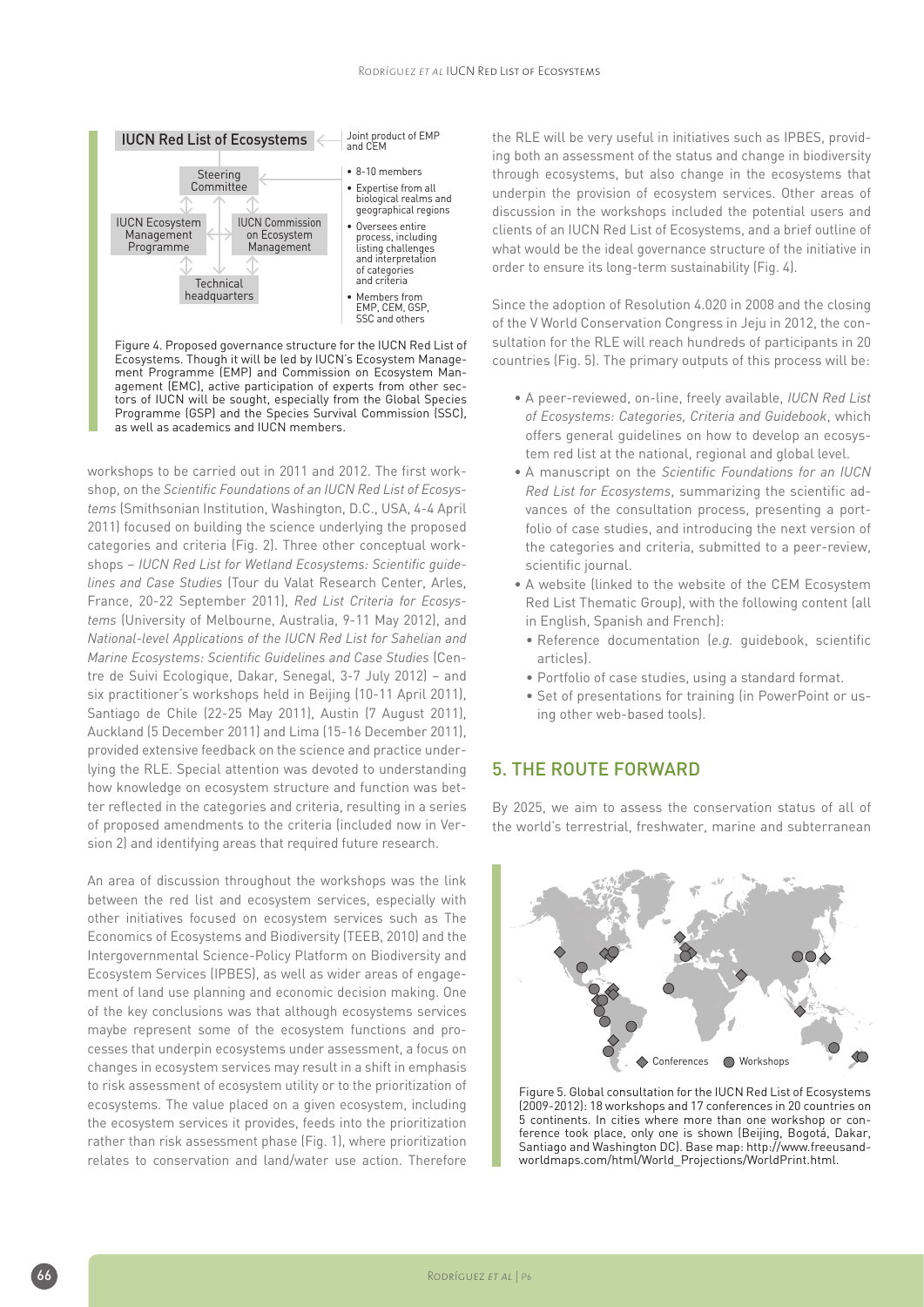

Figure 6. Proposed time line for development of the IUCN Red List of Ecosystems.

ecosystems and to create the first *IUCN Red List of Ecosystems of the World*. An intermediate goal will be to contribute with as many analyses as possible to the Convention on Biological Diversity's Aichi Biodiversity Target 5, and assess whether "the rate of loss of all natural habitats, including forests, [has been] at least halved and where feasible brought close to zero, and degradation and fragmentation [has been] significantly reduced." We anticipate a significant expansion in existing institutional and technical capacity, especially in biodiversityrich countries in the developing world, for assessing risk to ecosystems and for using this information for conservation decision-making by all sectors of society (Fig. 6).

We envision three major, overlapping challenges for the next few years: 1) strengthening technical and scientific capacity, 2) achieving global coverage of assessments, and 3) classification and mapping the ecosystems of the world. All the activities of the RLE will require strong links with the expert networks responsible for the three other key knowledge products of the Union – The IUCN Red List of Threatened Species, World Data Base on Protected Areas and Key Biodiversity Areas – such that their databases are seamlessly integrated in an online, user-driven, freely-accessible information management system for performing biodiversity assessments. There is also a fourth, but slightly different challenge: how the RLE can inform land use planning at the national and regional levels and how it can link with macro-economic and fiscal planning, and with different governance structures, especially at the ecosystem level. In addition the RLE can play a very important role in how we identify and map ecosystem changes as a result of climate change, focusing on the potential restoration needs of degraded ecosystems in future.

#### 5.1. Strengthening technical and scientific capacity

It is becoming clear that two parallel strategies are needed: one to develop the capacity to carry out periodic global RLE assessments, and a second to respond to stakeholder groups at the national and regional level. We envision global assessments to be an activity developed in close collaboration with GSP and SSC. This will require appointing at least one fulltime EMP staff person, focused primarily on harmonizing subglobal assessments as they develop (*e.g.* Americas, Europe, Australia), and integrating them with the IUCN Red List of Threatened Species (see Section 3, below).

National and regional assessments will require a different approach, with a flexible, deployable task-force of assessors available to travel to different locations at the request of the host country or region (Fig. 6). The task force must be able to lead workshops in at least the three IUCN official languages, though the more languages that they can cover the better. These would not be full-time staff, but either volunteers, people available on a contract basis, or somewhere in between. Such teams would also enhance capacity (where needed) at the national level to do this work, as well as gain national interest and ownership in RLE. Such teams would be complemented (as appropriate) at national or/and regional levels to make the linkages with national RLEs to land use, macroeconomic planning, and governance structures.

We have already begun successfully testing this model, and are building a team so far capable of leading workshops in Spanish, English, Portuguese, French and Dutch, operating from Venezuela (where much of the current work is headquartered), Australia, Chile, Netherlands and United States. Next in the list are Brazil (where the IUCN national office has already leveraged funds for a first national workshop), France and Senegal.

#### 5.2. Achieving global coverage of assessments

With the generous support of the Gordon and Betty Moore Foundation, between 2012 and 2014 we will undertake a new challenge, the IUCN Red List of the Continental Ecosystems of the Americas (Fig. 6). Activities will be structured around three themes that can be broadly defined as "science," "public awareness," and "biodiversity policy." The scientific aim will be to fully assess the conservation status of the continental ecosystems of the Americas, by developing a series of baselines across the continental distribution of each type, assessing land cover change against these baselines, quantifying the drivers of change, and applying the red list criteria to ecosystems at the regional and national level.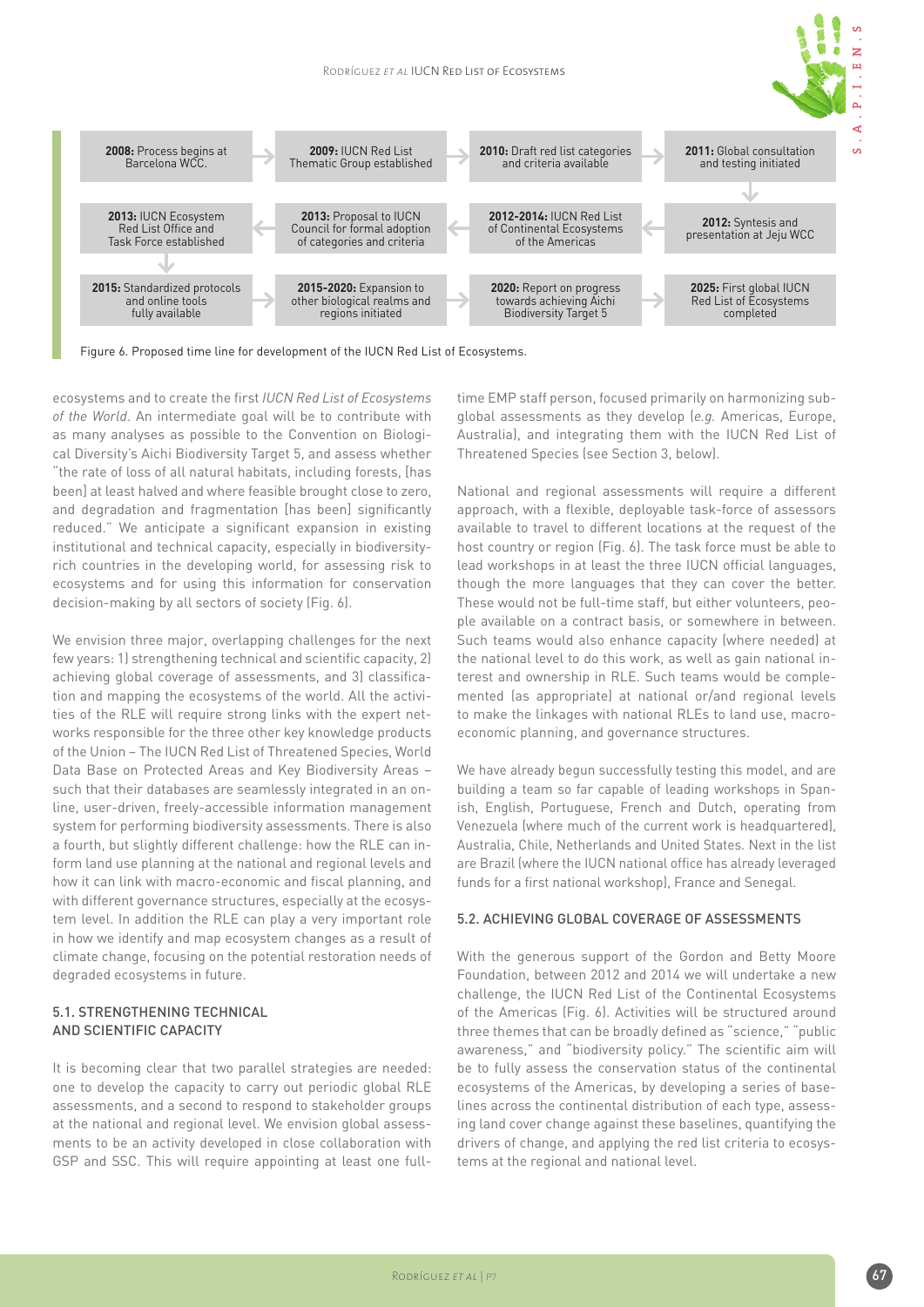Our public awareness aim is to improve public access to information on ecosystem status, by creating an on-line open-access, and free, toolbox for housing and analyzing scientific data, developing a portfolio of scientific and popular publications, and improving public knowledge. The Americas' RLE will be integrated with the IUCN Red List of Threatened Species and the World Database of Protected Areas as a decision support tool to enhance biodiversity conservation planning.

Finally, biodiversity policy is aimed at using RLEs to actively engage with governments in the region in the development of national RLEs (initially Chile, Colombia and Costa Rica), informing regional economic, social and environmental cooperation organizations, and maintaining a high profile at key global biodiversity-related scientific meetings. In addition, and through separate processes, we anticipate using the national RLEs to inform and influence land use planning and macroeconomic development planning.

We propose to use the IUCN Red List of the Continental Ecosystems of the Americas as a model for implementation of analogous efforts in other regions. Expansion to other continents (*e.g.* Africa, Asia, Australia) and realms (*e.g.* marine and subterranean ecosystems) is expected to occur gradually over the next decade to achieve a global coverage of all terrestrial, freshwater, marine and subterranean ecosystems of the world (Fig. 6).

#### 5.3. CLASSIFICATION AND Mapping the ecosystems of THE WORLD

Although a global taxonomy and classification of ecosystems is not a pre-requisite for risk assessment, it would strengthen the consistency, comparability and portability of assessments between regions and realms. More importantly, it would provide a common field for linking the databases on species, ecosystems and areas. Implicit in the discussion above is that the maximum conservation impact of the RLE will be achieved by integrating ecosystem assessments with species assessments, and protected area and key biodiversity area databases into a single risk assessment, priority setting tool (i.e. Species + Ecosystems + Areas), while at the same time using the analyses to inform and influence land/water use policy, macro-economic planning, and governance. Using the Major Habitats Classification Scheme of the IUCN Red List of Threatened Species<sup>4</sup> as a starting point, we propose to develop a work plan jointly with the Global Species Programme and the Species Survival Commission, to attempt to establish a single classification scheme, applicable to species, ecosystems and areas, spanning terrestrial, freshwater, marine and subterranean ecosystems. One of the key elements of this process needs to be a clear strategy for "cross-walking" existing species assessments into the new scheme, or at the very least, defining intermediate steps or a transitional stage between the "old" and "new" classification. Separately, the

conservation impact of the RLE as a decision support tool would also be enhanced by making the linkages at national and regional levels with land use planning and macroeconomic development priorities.

#### 6. Conclusion

Several decades of experience with risk assessment of threatened species, combined with an increased availability of data and analysis tools, has provided the backdrop for the creation of the IUCN Red List of Ecosystems. Just as the IUCN Red list of Species has taken decades of research, assessment and remodeling to arrive at its present form, the RLE will continue to change and be improved through research, testing and implementation, and the collaboration between scientists, policymakers, managers and the public that these processes entail. Together with other key knowledge products of the Union – the IUCN Red List of Threatened Species, the World Database of Protected Areas and Key Biodiversity Areas – it is part of a diverse toolbox for spatial and temporal analyses of biodiversity attributes at multiple scales. Precisely how these fit together will evolve as the RLE is further developed and the tools linked through global and regional assessments. Ultimately, we aspire to support the creation of national, regional and global RLE that are readily accessible and available to inform conservation decision-making by all sectors of society.

#### **ACKNOWLEDGEMENTS**

We are grateful to two anonymous reviewers for their constructive comments on a previous version of the manuscript.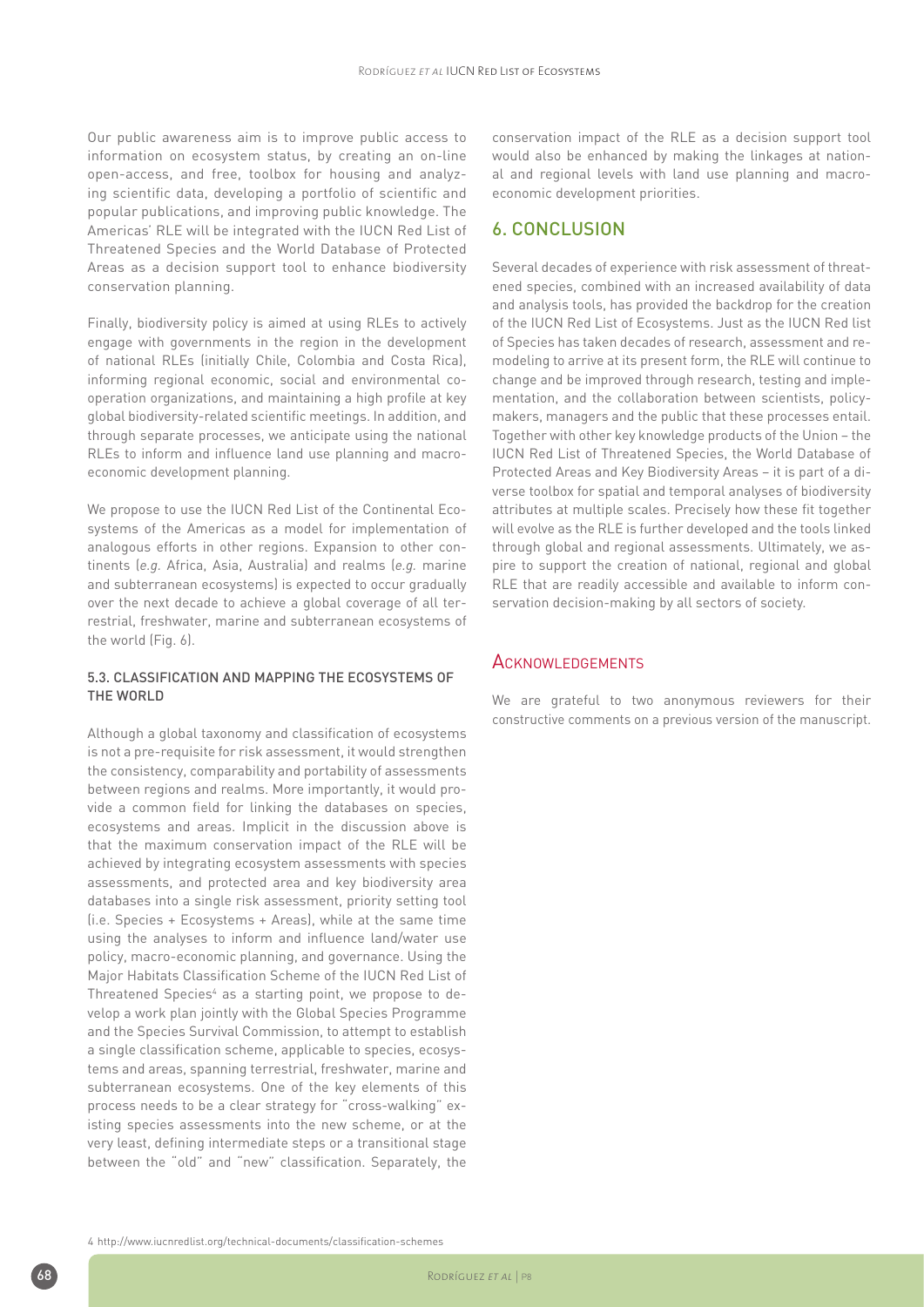

 $\infty$ 

## **REFERENCES**

Beechie, T.J. *et al.* (2010). Process-ased principles for restoring river ecosystems. *BioScience* 60(3): 209-222.

Benson, J.S. (2006). New South Wales Vegetation Classification and Assessment: Introduction - the classification, database, assessment of protected areas and threat status of plant communities. *Cunninghamia 9*(3): 331-382.

Blab, J., U. Riecken & A. Ssymank (1995). Proposal on a criteria system for a National Red Data Book of Biotopes. *Landscape Ecology* 10(1): 41-50.

Burgess, N.D., J.D. Hales, T.H. Ricketts & E. Dinerstein (2006). Factoring species, non-species values and threats into biodiversity prioritisation across the ecoregions of Africa and its islands. *Biological Conservation* 127(4): 383-401.

Butchart, S.H. *et al.* (2007). Improvements to the Red List Index. *PLoS ONE* 2(1): e140.

CBD (2010). *2010 Biodiversity Target Indicators*. Montréal, Canada. Accessed 11 March 2010.: Convention on Biological Diversity, URL: http://www.cbd.int/2010-target/framework/ indicators.shtml).

Council of the European Communities (1992). *Council Directive 92/43/EEC of 21 May 1992 on the Conservation of Natural Habitats and of Wild Fauna and Flora*. Brussels, Belgium: European Commission.

Cowling, R.M. *et al.* (2004). Nature conservation requires more than a passion for species. *Conservation Biology* 18(6): 1674-1676.

DEAT (2004). *The National Environmental Management: Biodiversity Act, No. 10. of 2004*. Pretoria, South Africa: Department of Environmental Affairs and Tourism, URL: http://www. environment.gov.za.

EPBC Act (1999). *Environment Protection and Biodiversity Conservation Act*. Commonwealth of Australia.

EPBC Reg. (2000). *Environment Protection and Biodiversity Conservation Regulations, REG 7.02 Criteria for listing threatened ecological communities*. Commonwealth of Australia.

Fitter, R., & M. Fitter (Eds.) (1987). *The Road to Extinction*. Gland, Switzerland: International Union for the Conservation of Nature.

Holdaway, R. J., S. K. Wiser & P. A. Williams (2012), Status Assessment of New Zealand's Naturally Uncommon Ecosystems. *Conservation Biology*. doi: 10.1111/j.1523-1739.2012.01868.x

IUCN (2001). *IUCN Red List Categories and Criteria: Version 3.1*. Gland, Switzerland and Cambridge, U.K.: Species Survival Commission, World Conservation Union (IUCN).

IUCN (2003). *Guidelines for Application of IUCN Red List Criteria at Regional Levels: Version 3.0*. The World Conservation Union (IUCN), Gland, Switzerland and Cambridge, UK: IUCN Species Survival Commission.

IUCN (2011). *IUCN Red List of Threatened Species*: Version 2011.1. URL: http://www.iucnredlist.org). Downloaded on 30 September 2011.

IUCN Standards and Petitions Subcommittee (2010). *Guidelines for Using the IUCN Red List Categories and Criteria. Version 8.0*: Prepared by the IUCN Standards and Petitions Subcommittee of the Species Survival Commission. URL: http:// intranet.iucn.org/webfiles/doc/SSC/RedList/RedListGuide lines.pdf.

IV World Conservation Congress (2008). *Resolution 4.020: Quantitative thresholds for categories and criteria of threatened ecosystems*.

Keith, D.A. (2009). The interpretation, assessment and conservation of ecological communities *Ecological Management and Restoration* 10(S1): S3-S15.

Kontula, T. & A. Raunio (2009). New method and criteria for national assessments of threatened habitat types *Biodiversity and Conservation* 18(14): 3861-3876.

Köppel, C. *et al.* (2003). A statistical survey on European red lists. In: Iongh, H.H.D. *et al.* (Eds.) *The Harmonization of Red Lists for Threatened Species in Europe,* pp. 59-75. Leiden: The Netherlands Commission for International Nature Protection.

Llamozas, S. *et al.* (2003). *Libro Rojo de la Flora Venezolana*. Caracas, Venezuela: PROVITA, Fundación Polar y Fundación Instituto Botánico de Venezuela, Dr. Tobías Lasser.

Mace, G.M. *et al.* (2008). Quantification of extinction risk: IUCN's system for classifying threatened species. *Conservation Biology* 22(6): 1424-1442.

Mace, G.M. & R. Lande (1991). Assessing extinction threats: toward a reevaluation of IUCN threatened species categories. *Conservation Biology* 5(2): 148-157.

Master, L. *et al.* (2009). *NatureServe Conservation Status Assessments: Factors for Assessing Extinction Risk*. Arlington, Virginia, USA: NatureServe.

MDG (2009). Millennium Development Goals, Goal 7: Ensure Environmental Sustainability, URL: http://www.un.org/millen niumgoals/environ.shtml